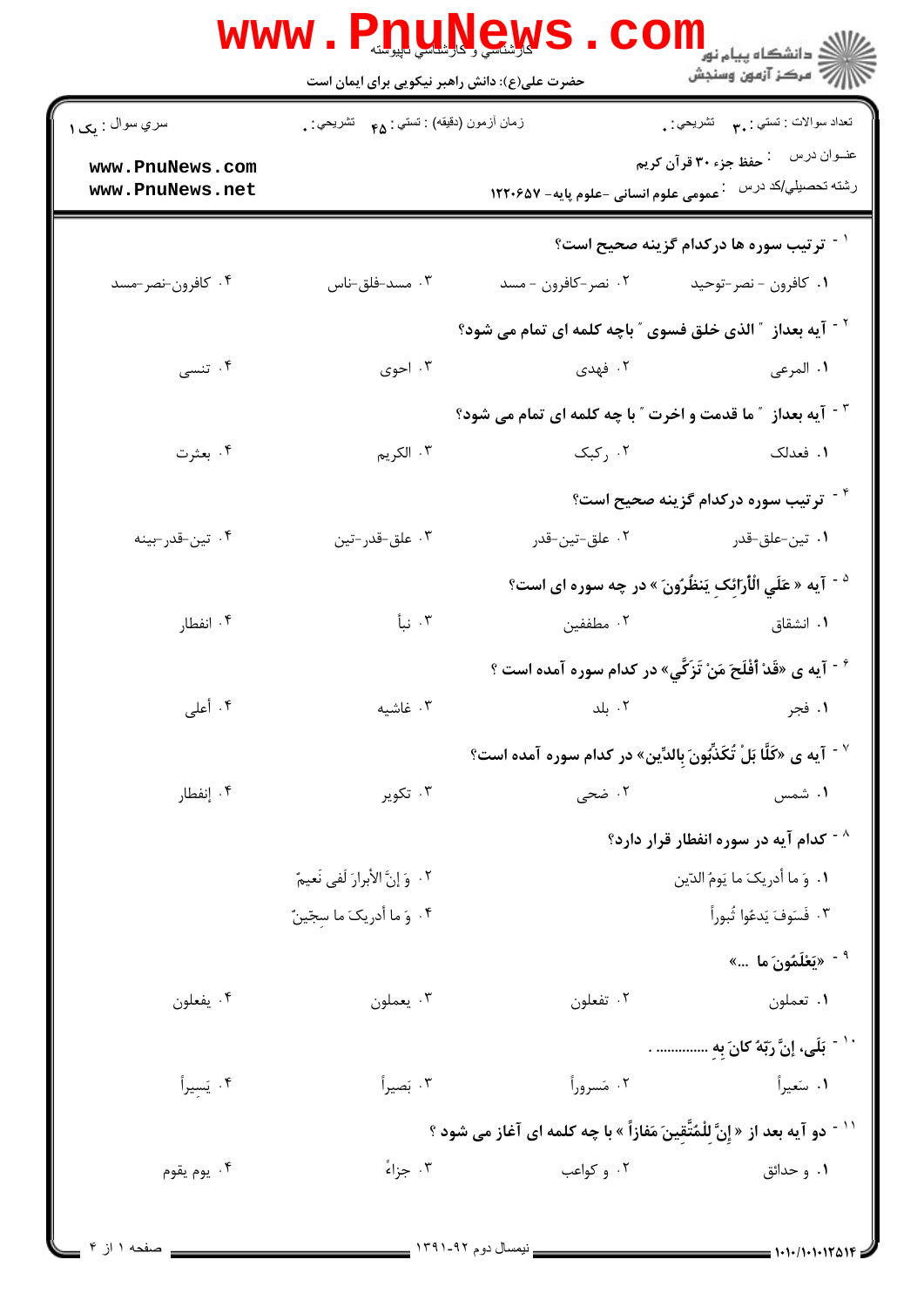|                                                                                                                                                                    | <b>لارشتسی و حراست با بار این</b><br>حضرت علی(ع): دانش راهبر نیکویی برای ایمان است                                                                               |                                                                                                       | ڪ دانشڪاه پيام نور<br>7- مرڪز آزمون وسنڊش                                 |  |
|--------------------------------------------------------------------------------------------------------------------------------------------------------------------|------------------------------------------------------------------------------------------------------------------------------------------------------------------|-------------------------------------------------------------------------------------------------------|---------------------------------------------------------------------------|--|
| سري سوال : ۱ يک                                                                                                                                                    | زمان أزمون (دقيقه) : تستي : ۴۵ — تشريحي : .                                                                                                                      |                                                                                                       | تعداد سوالات : تستي : پم       تشريحي : .                                 |  |
| www.PnuNews.com<br>www.PnuNews.net                                                                                                                                 |                                                                                                                                                                  |                                                                                                       | عنــوان درس<br><sup>:</sup> حفظ جزء ۳۰ قرآن کریم                          |  |
|                                                                                                                                                                    |                                                                                                                                                                  |                                                                                                       | <sup>۱۲ -</sup> آیه « یَومَ یَقُومُ الّرُوحُ » با چه کلمه ای تمام می شود؟ |  |
| ۰۴ مَئاباً                                                                                                                                                         | ۰۳ صَواباً                                                                                                                                                       |                                                                                                       | ١. خِطاباً مساباً مساباً                                                  |  |
|                                                                                                                                                                    |                                                                                                                                                                  |                                                                                                       | <sup>۱۳ -</sup> إبتدای سوره ی غاشیه با کدام کلمه آغاز می شود ؟            |  |
| ۰۴ قل                                                                                                                                                              | ۰۳ هل أتيک                                                                                                                                                       | ۰۲ هل أتي                                                                                             | ۱. سبح                                                                    |  |
|                                                                                                                                                                    | <sup>۱۴ -</sup> آخرین آیه از سوره ی مبارکه ی تکاثر با چه کلمه ای آغاز می شود؟                                                                                    |                                                                                                       |                                                                           |  |
| ۰۴ تُمّ                                                                                                                                                            | $\zeta$ . ۳                                                                                                                                                      | ۰۲ کلا                                                                                                | <b>ا.</b> فَ                                                              |  |
|                                                                                                                                                                    |                                                                                                                                                                  |                                                                                                       | <sup>10 -</sup> «قُلْ أَعُوذُ بِرَبٍّ »                                   |  |
| ۰۴ الخلق                                                                                                                                                           | ۰۳ خلق                                                                                                                                                           | ۰۲ الفلق                                                                                              | ۰۱ فلق                                                                    |  |
|                                                                                                                                                                    |                                                                                                                                                                  |                                                                                                       | <sup>۱۶ -</sup> جَز <sup>َ</sup> اءً مِّن رَبَّکَ عَطَاءً                 |  |
| ۰۴ خطاباً                                                                                                                                                          | ۰۳ خِطاب                                                                                                                                                         | ٢. حِساباً                                                                                            | ۰۱ جِساب                                                                  |  |
|                                                                                                                                                                    |                                                                                                                                                                  |                                                                                                       | <sup>۱۷ -</sup> اعراب صحیح آیه ۱۲ سوره طارق، کدام است؟                    |  |
| ۰۴ وَالْأَرْضِ ذَاتَ الصَّدْعِ                                                                                                                                     | ٠٣ وَالْأَرضِ ذَاتِ الصَّدْعِ                                                                                                                                    | ٢. وَالْأَرِضَ ذَاتِ الصَّدعَ                                                                         | ٠١. وَالْأَرْضِ ذَاتُ الصَّدْعِ                                           |  |
| اعراب كلمات «رب ، الأرض و رحمان » در آيه ي رَّب السَّمَاوَاتِ وَ الْأَرْض وَ مَا بَيْنهُمَا الرَّحْمَان ۖ لَا يمْلِكُونَ مِنْهُ خِطَابً » به<br>ترتیب عبارت است از |                                                                                                                                                                  |                                                                                                       |                                                                           |  |
|                                                                                                                                                                    | $\begin{array}{ccc}\n\mathcal{L} & \mathcal{L} & \mathcal{L} \\ \mathcal{L} & \mathcal{L} & \mathcal{L} \\ \mathcal{L} & \mathcal{L} & \mathcal{L}\n\end{array}$ |                                                                                                       |                                                                           |  |
|                                                                                                                                                                    | <sup>۱۹ -</sup> اعراب صحیح آیه ۴ سوره بروج، کدام است؟                                                                                                            |                                                                                                       |                                                                           |  |
| ۴. قُتِلَ أصحابُ الأَخدودِ                                                                                                                                         | ٢. قَتِلَ أصحابُ الأَخدوُدِ                                                                                                                                      |                                                                                                       | ١. قَتَلَ أصحابُ الأَخدودَ مسمح ٢. قُتِلُ أصحابَ الأخدودُ                 |  |
|                                                                                                                                                                    |                                                                                                                                                                  |                                                                                                       | <sup>۲۰ -</sup> اعراب صحیح دومین کلمه سوره مطفّفین ، کدام است؟            |  |
| ۴. لِلمُطَفِّفينُ                                                                                                                                                  | ۰۳ لَلمُطَفِّفين <sup>َ</sup>                                                                                                                                    |                                                                                                       |                                                                           |  |
|                                                                                                                                                                    |                                                                                                                                                                  |                                                                                                       | <sup>۲۱ -</sup> اعراب کدام آیه، صحیح است؟                                 |  |
| ۴. لَكُم دينَكُم وَلِيَ دينٌ                                                                                                                                       | ۰۳ وَ تَمنَعُونَ الماعُونَ                                                                                                                                       | ٢. لَتَرَوُنَّ الجَحيمَ                                                                               | ٠١ وَ حَصِّلَ ما فِى الصُّدورِ                                            |  |
|                                                                                                                                                                    |                                                                                                                                                                  |                                                                                                       | <sup>٢٢ -</sup> صَبَبْنَا الْمَاءَ صَب <sup>َّ</sup>                      |  |
|                                                                                                                                                                    |                                                                                                                                                                  | ١. إِنَّا السَّارَ السَّارَ السَّارَ عَلَيْهِ السَّارَ عَلَيْهِ السَّارَ عَلَيْهِ السَّارَ عَلَيْهِ ا |                                                                           |  |
|                                                                                                                                                                    |                                                                                                                                                                  |                                                                                                       |                                                                           |  |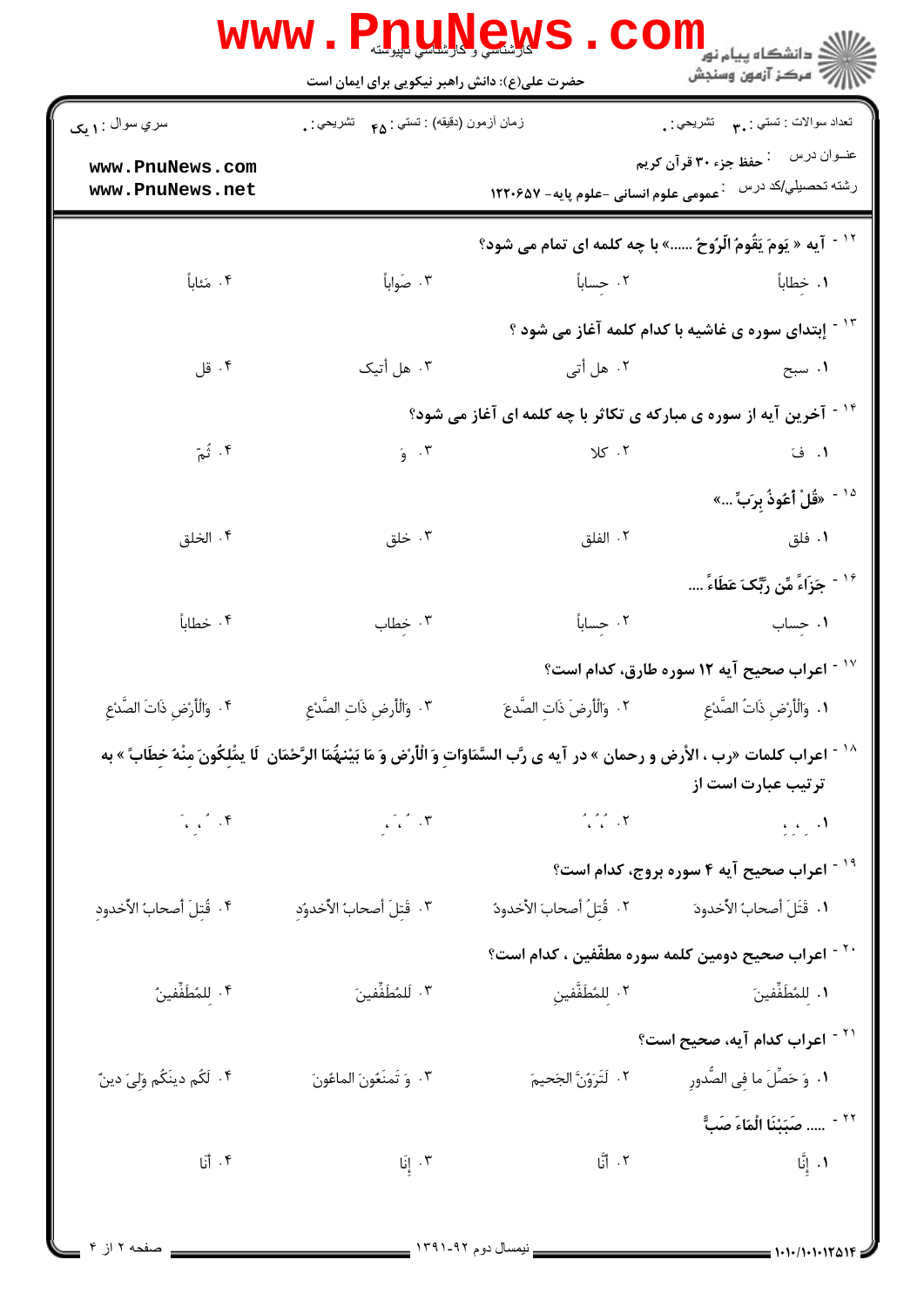|                                                      | <b>WWW.Phunew</b>                                |                                       |                                                                                                                |
|------------------------------------------------------|--------------------------------------------------|---------------------------------------|----------------------------------------------------------------------------------------------------------------|
|                                                      | حضرت علی(ع): دانش راهبر نیکویی برای ایمان است    |                                       | دانشکاه پیام نور<br>ا∛ مرکز آزمون وسنجش                                                                        |
| سري سوال : ۱ يک                                      | زمان أزمون (دقيقه) : تستى : ۴۵ — تشريحي : .      |                                       | تعداد سوالات : تستي : ٣ <b>. ب</b> ه     تشريحي : <sub>.</sub>                                                 |
| www.PnuNews.com<br>www.PnuNews.net                   |                                                  | عمومي علوم انساني -علوم پايه- ١٢٢٠۶٥٧ | عنــوان درس<br><sup>:</sup> حفظ جزء ۳۰ قرآن کریم<br>رشته تحصيلي/كد درس                                         |
|                                                      |                                                  |                                       | <sup>۲۳ -</sup> با توجه توالی آیات کدام گزینه درست است                                                         |
|                                                      |                                                  |                                       | ١.    أَلَمْ يجَدْكَ يَتِيمًا فَاوَي وَ وَجَدَكَ ضَالاًّ فَهَدَي وَ وَجَدَكَ عَائلًا فَأَغْنيَ                 |
|                                                      |                                                  |                                       | ٢ . فَأَمَّا الْيَتِيمَ فَلَا تَقْهَر وَ أَمَّا السَّائلَ فَلَا تَنهْرِ وَ أَمَّا بِنِعْمَهِ رَبِّكَ فَحَدِّث  |
|                                                      |                                                  |                                       | ٣. أَلَمْ يجَدْكَ يَتِيمًا فَاوَي وَ وَجَدَكَ عَائلًا فَأَغْنِيَ وَ وَجَدَكَ ضَالاً فَهَدَى                    |
|                                                      |                                                  |                                       | <sup>4</sup> . وَ وَجَدَكَ ضَالاًّ فَهَدَى فَأَمَّا الْيَتِيمَ فَلَا تَقْهَر وَ أَمَّا السَّائلَ فَلَا تَنهُّر |
|                                                      |                                                  |                                       | <sup>۲۴ -</sup> کدام ترتیب آیات، صحیح است؟                                                                     |
|                                                      | ٢. فالمغيرات صبحا- فالموريات قدحا- فاثرن به نقعا |                                       | <mark>1. ح</mark> تى زرتم المقابر - كلاسوف تعلمون- ثم كلا سوف تعلمون                                           |
| ۰۴ ورفعنا لک ذکرک- إن مع العسر يسرا- فإذا فرغت فانصب |                                                  |                                       | ۰۳ ووجدک ضالا فهدي- ألم يجدک يتيما فئاوي                                                                       |
|                                                      |                                                  |                                       | <sup>۲۵ -</sup> ترتیب قرار گرفتن کدام گزینه در سوره ی لیل درست است ؟                                           |
|                                                      | ٢. أَعْطَي- يُسْرَي - بخِل- عُسْرَي              |                                       | ١. عُسْرَي - يُسْرَي - أَعْطَي - بخِل                                                                          |
|                                                      | ۴. بخِل - يُسْرَي - أَعْطَي - عُسْرَي            | ٠٣ بخَل - عُسْرَي - أَعْطَي- يُسْرَي  |                                                                                                                |
|                                                      |                                                  |                                       | <sup>۲۶ -</sup> سبح بحمد ربک  إستغفره إنه کان توابا                                                            |
| ۴. ف- ف                                              | $e^{-\theta}$ . ۳                                | ۰۲ ف- و                               | ۱. و- ف                                                                                                        |
|                                                      |                                                  |                                       | <sup>۲۷ -</sup> آیه « عَبداً إذا صَلّى» در سوره علق، قبل از کدام آیه قرار دارد؟                                |
|                                                      | ٢. أَلَم يَعلَم بأن اللَّهَ يَري                 |                                       | ٠١. أرايتَ الّذي يَنهي                                                                                         |
|                                                      | ۰۴ أرأيتَ إن كانَ عَلى الهُدى                    |                                       | ۰۳ أو أمَرَ بالتّقوى                                                                                           |
|                                                      |                                                  |                                       | <sup>۲۸ -</sup> با توجه به آخرین آیه از سوره ی مبارکه ی انشقاق کدام گزینه درست است؟                            |
|                                                      |                                                  |                                       | ٠١. إلا الذين آمنوا و عملوالصالحات و تواصوا بالحق و تواصوا بالصبر                                              |
|                                                      |                                                  |                                       | ٠٢ إن الذين آمونا و عملوا الصلحات و تواصوا بالحق و تواصو بالصبر                                                |
|                                                      |                                                  |                                       | ٣٠. إلا الذين آمونا و عملوا الصالحات لهم أجر غير ممنون                                                         |
|                                                      |                                                  |                                       | ۰۴ إلا الذين آمنوا و عملوا الثصالحات فلهم أجر غير ممنون                                                        |
|                                                      |                                                  |                                       | <sup>۲۹ -</sup> در آیه ۷ سوره اعلی، کدام ترتیب کلمات، صحیح است؟                                                |
|                                                      | ٢. ما شاء اللَّه إلا إنه يعلم الجهر و يخفي       |                                       | ٠١. إلا ما شاء اللَّه إنه يعلم الجهر و يخفي                                                                    |
|                                                      | ۴. إلا ما شاء اللّه إنه ما يعلم الجهر و ما يخفي  |                                       | ٠٣ إلا ما شاء اللَّه إنه يعلم الجهر و ما يخفي                                                                  |